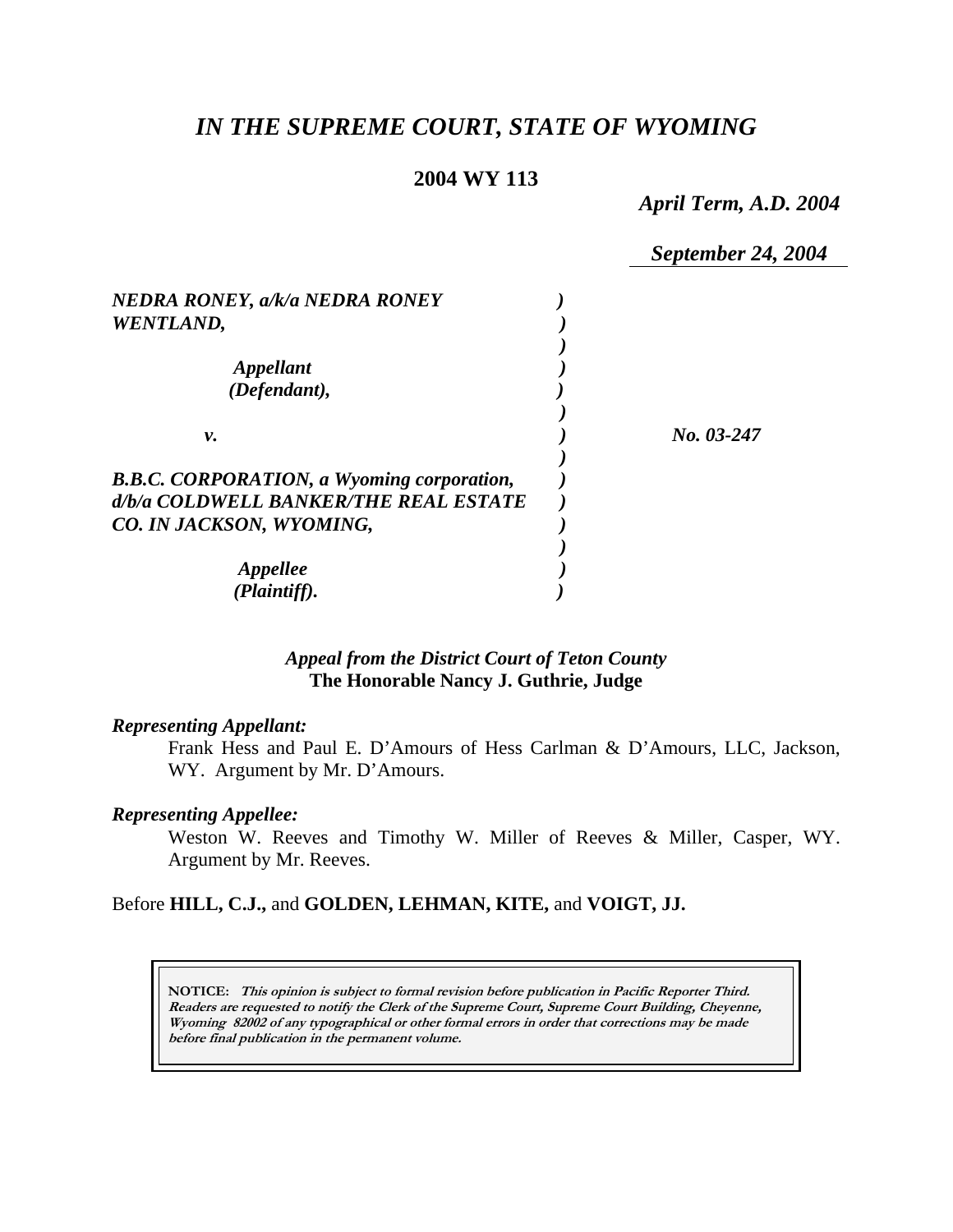### **LEHMAN, Justice.**

[¶1] This is an appeal from the district court judgment ruling that appellant Nedra Dee Roney (Roney) is liable under a listing agreement for the payment of a commission, plus prejudgment interest and attorneys fees to appellee B.B.C. Corporation, doing business as Coldwell Banker/The Real Estate Company in Jackson, Wyoming (BBC). We affirm.

### *ISSUES*

[¶2] Roney sets forth the following issues on appeal:

I. Did the trial court err in concluding that Appellant and Appellee made an express contract, the terms of which were contained in the exclusive listing agreement?

II. Did the trial court err in finding that the brokerage disclosure received by Appellant was in substantial compliance with Wyoming Statute § 33-28-306?

III. Did the trial court err in finding that the release of Appellant from the listing agreement by John Gould was not effective to release Appellee's interest in the listing contract?

IV. Did the trial court err in failing to find that Appellee was the first to breach the contract?

V. Did the trial court err in awarding Appellee the full 7% commission?

VI. Did the trial court err in awarding attorneys fees?

BBC phrases the issues on appeal as:

1. Whether the trial court clearly erred in finding appellant liable for a commission based on undisputed evidence admitted at trial without objection.

2. Whether appellant can use technical defects in disclosures approved by her real estate portfolio manager to avoid paying the commission she owes appellee.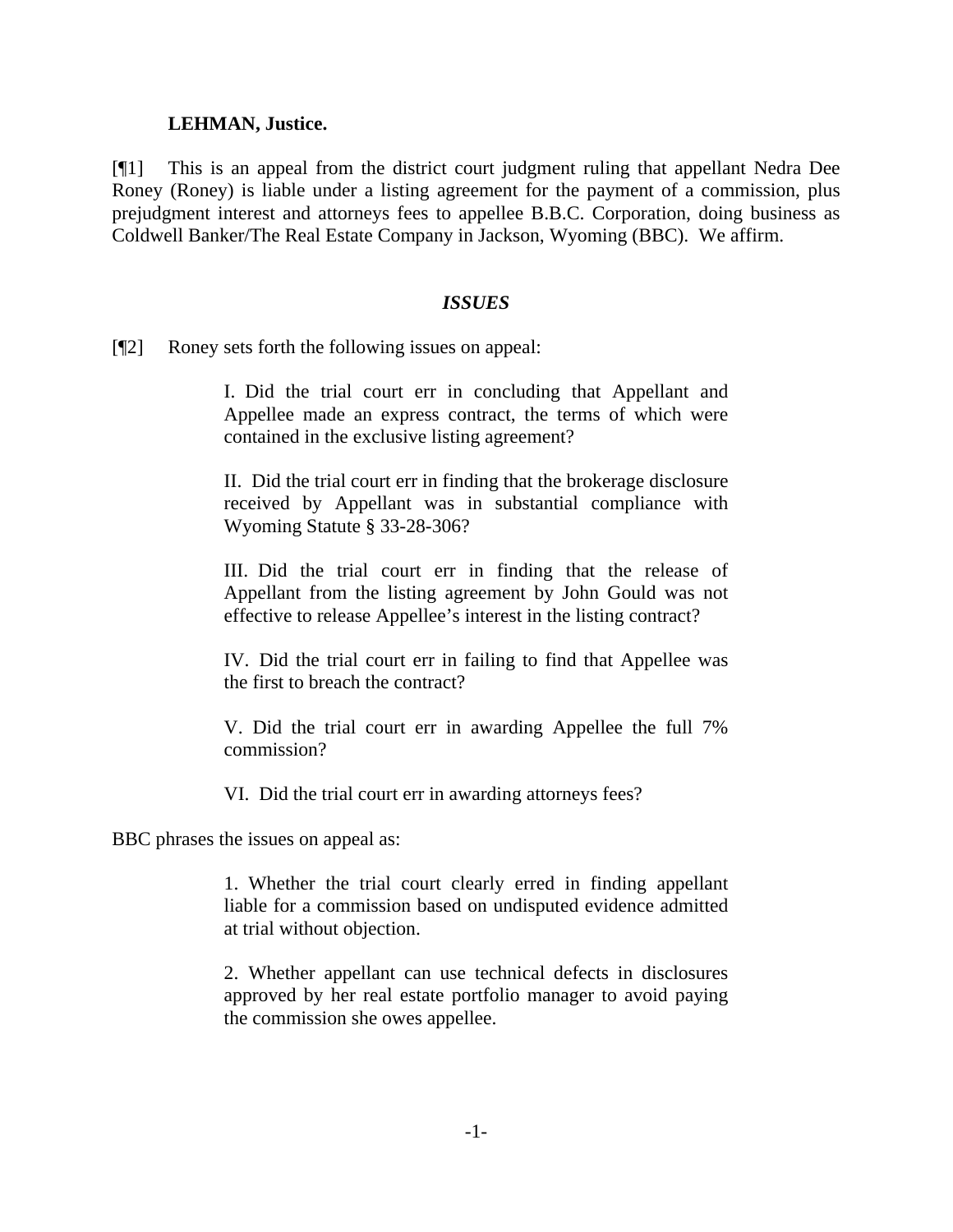# *FACTS*

[¶3] Roney is a sophisticated owner of real estate worth millions of dollars located in California, Idaho, Nevada, Utah, Wyoming, and the Cayman Islands. John Gould (Gould), a California licensed real estate agent working for Coldwell Banker/Beverly Hills North (CB/BHN), worked with Roney in the real estate arena for over ten years. On March 22, 2001, Roney and Gould entered into an agreement making Gould her real estate portfolio manager, wherein Gould was authorized to identify and consult with local area brokers to colist Roney's properties. Roney retained signatory authority for any transactions.

[¶4] On January 26, 2001, Roney and Gould executed California listing agreements for three separate properties located in Teton and Fremont Counties in Wyoming, commonly known as the Pine Meadows, Smoky Hollow-Mosquito Creek, and Lucky Dog properties. The listing prices were \$5.9 million, \$12.5 million, and \$650,000, respectively. On this same date, Roney and Gould signed a California real estate agency disclosure form. Later, on February 9, 2001, Roney and Gould executed another California listing agreement concerning a property located in Bonneville County, Idaho, commonly known as the Pine Creek Ranch for the listing price of \$2.5 million. Subsequently still, on March 22, 2001, Roney and Gould executed a California listing agreement concerning a separate property located within the downtown area of Jackson, Wyoming ("Downtown property") for the listing price of \$2.2 million. The latter transaction is the subject of this action.

[¶5] Each of the listing agreements provided that Roney pay a seven percent commission on the listing price in the event she withdrew the properties from the market without prior consent. The agreements also stated that Gould would locate a local broker to co-list the properties and that the local laws, rules, and regulations wherein each respective property was located would prevail.

[¶6] In early 2001, Gould and Roney's attorney, Tom Branch, met with members of BBC, including Cyril Richard (Richard), a broker licensed in both Idaho and Wyoming, to find an acceptable local real estate broker to list the properties. Ultimately, BBC was formally retained, and Richard executed each of the listing agreements on behalf of BBC. Specifically with respect to the listing agreement concerning the Downtown property, Gould faxed the listing agreement that had already been signed by Roney and Gould and a co-listing agreement as between Gould and BBC to Richard on March 27, 2001. Richard signed the listing agreement and co-listing agreement and returned the co-listing agreement to Gould.<sup>1</sup>

[¶7] BBC extensively marketed each of the properties for sale. Through BBC's efforts, the Pinecreek Ranch property located in Idaho sold in June 2001. Upon the closing of that sale, Roney identified BBC as the listing broker, and BBC received payment of its

 $1$  Co-listing agreements were also executed between CB/BHN and BBC for each of the other properties.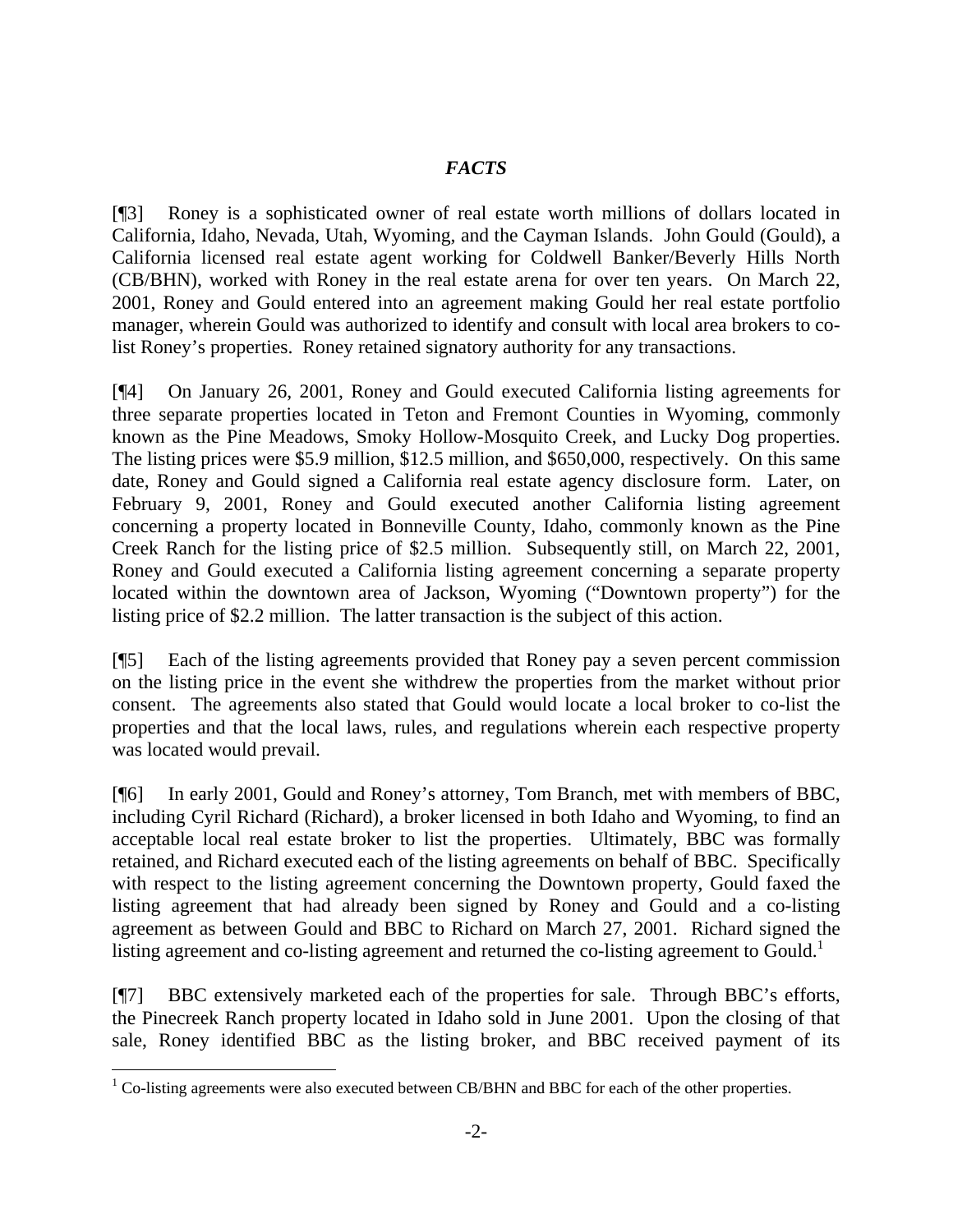commission. On June 20, 2001, Roney asked Gould if she could withdraw the Wyoming properties from the market and be released from the listing agreements. Gould agreed and advised Roney of such releases on his part, but warned that his release may not be binding on BBC. Gould then requested that BBC release Roney from the listing agreements. In particular, Gould explained that Roney often varied her position with respect to sales of her real estate portfolio and that because she was a very important client, he let her do what she wanted in an effort to retain her business. BBC refused to release Roney outright from the listing agreements, but stated that it would consider releasing the listing agreements concerning any transaction wherein Roney traded property with her brother, as long as Roney paid for BBC's expenses. Ultimately, BBC formally agreed to accept payment of its expenses from Roney and released the listing agreement concerning the Smoky Hollow-Mosquito Creek property that Roney traded with her brother for other property.

[¶8] On September 6, 2001, the Lucky Dog property sold through BBC's efforts, and BBC received a commission from the sale. Nevertheless, Roney withdrew the Downtown property from the market and, four months later, listed the property for sale with a different Jackson broker at the same listing price. On April 9, 2002, BBC filed a complaint against Roney alleging that Roney had breached the listing agreement on the Downtown property. After trial, the district court ordered Roney to pay BBC the seven percent commission on the listing price, interest, and attorney fees called for under the listing agreement. This appeal followed.

### *STANDARD OF REVIEW*

[¶9] A trial was held before the district court, with the district court issuing specific findings of fact and conclusions of law. We recently revisited the standard of review applicable in such case in *Double Eagle Petroleum & Mining Corp. v. Questar Exploration & Prod. Co.*, 2003 WY 139, ¶6, 78 P.3d 679, ¶6 (Wyo. 2003) (quoting *Ahearn v. Hollon*, 2002 WY 125, ¶15, 53 P.3d 87, ¶15 (Wyo. 2002)):

> The purpose of specific findings of fact is to inform the appellate court of the underlying facts supporting the trial court's conclusions of law and disposition of the issues. *Hopper v. All Pet Animal Clinic, Inc.*, 861 P.2d 531, 538 (Wyo. 1993). While the findings of fact made by a trial court are presumptively correct, we examine all of the properly admissible evidence in the record. Because this court does not weigh the evidence de novo, findings may not be set aside because we would have reached a different result. Rather, the appellant has the burden of persuading the appellate court that the finding is erroneous. *Id.* See also *Maycock v. Maycock*, 2001 WY 103, ¶11, 33 P.3d 1114, ¶11 (Wyo. 2001). Findings of fact are not set aside unless inconsistent with the evidence,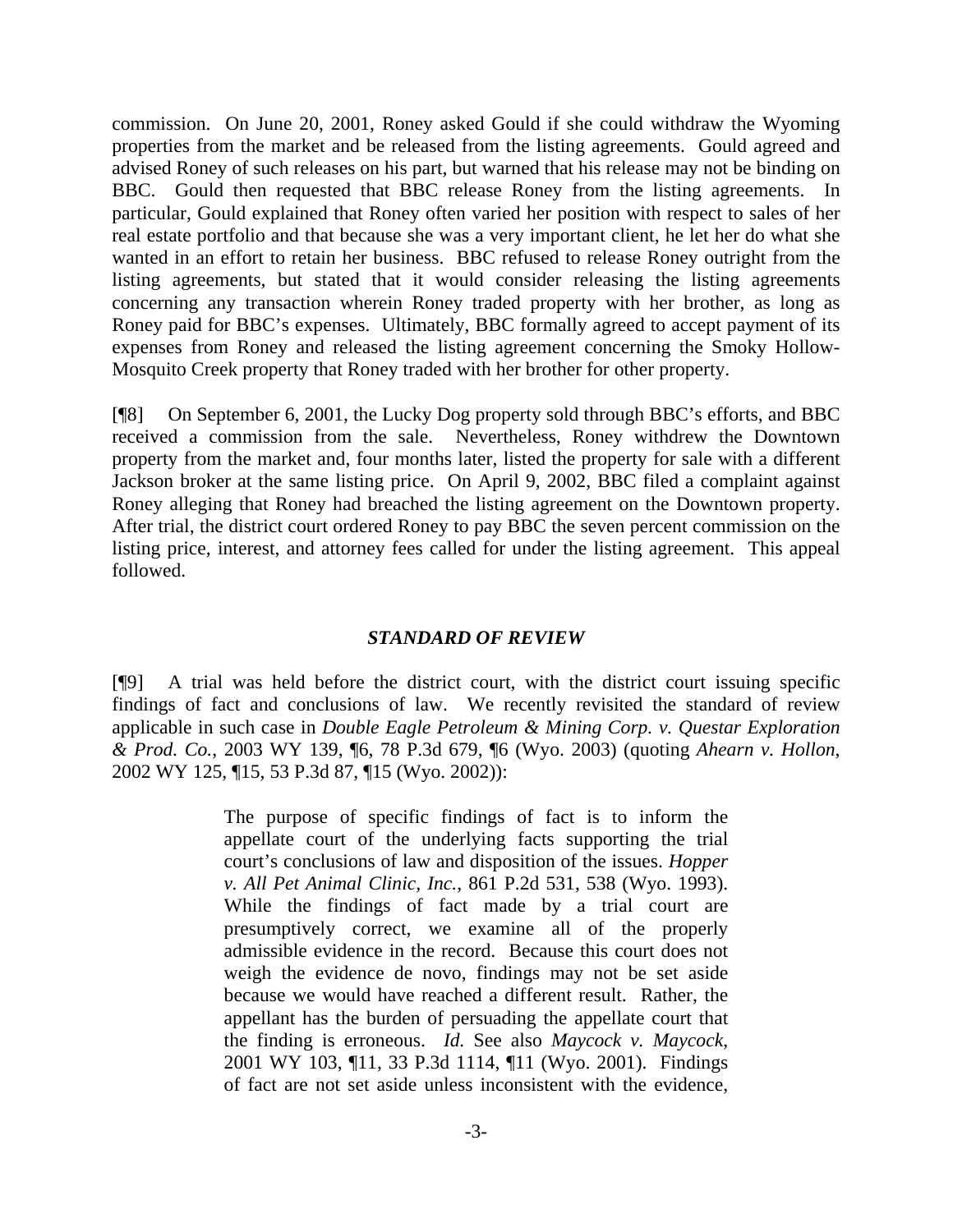clearly erroneous, or contrary to the great weight of the evidence. The definitive test of when a finding of fact is clearly erroneous is when, although there is evidence to support it, the reviewing court on the entire evidence is left with the definite and firm conviction that a mistake has been committed. A determination that a finding is against the great weight of the evidence means that a finding will be set aside even if supported by substantial evidence. *Id.* See also *Mathis v. Wendling*, 962 P.2d 160, 163 (Wyo. 1998). Conclusions of law made by the trial court are not binding on this court and are reviewed de novo. *Maycock*, ¶12.

#### *DISCUSSION*

#### *Breach of Contract Issues*

[¶10] Initially, Roney asserts that the trial court erred in concluding that the listing agreement constituted an express contract between Roney and BBC. Roney claims that she and Gould were the only parties particularly identified within the listing agreement, and even though BBC signed the agreement, it was not a party to the agreement. Roney contends that the agreement unambiguously sets forth Gould and herself as parties to the agreement, and it was therefore improper for the district court to rely upon extrinsic evidence in ultimately concluding that BBC was a party to the agreement.

> In contract litigation, when the terms of the agreement are unambiguous, the interpretation is a question of law.... *Examination Management Services, Inc. v. Kirschbaum*, 927 P.2d 686, 689 (Wyo. 1996); *Union Pacific Resources Co. v. Texaco, Inc.*, 882 P.2d 212, 218-19 (Wyo. 1994). Whether a contract is ambiguous is a question of law for the reviewing court. *Prudential Preferred Properties v. J and J Ventures, Inc.*, 859 P.2d 1267, 1271 (Wyo. 1993). We review questions of law de novo without affording deference to the decision of the district court. *Hermreck v. United Parcel Service, Inc.*, 938 P.2d 863, 866 (Wyo. 1997); *Griess v. Office of the Atty. Gen., Div. of Criminal Investigation*, 932 P.2d 734, 736 (Wyo. 1997).

> According to our established standards for interpretation of contracts, the words used in the contract are afforded the plain meaning that a reasonable person would give to them. *Doctors' Co. v. Insurance Corp. of*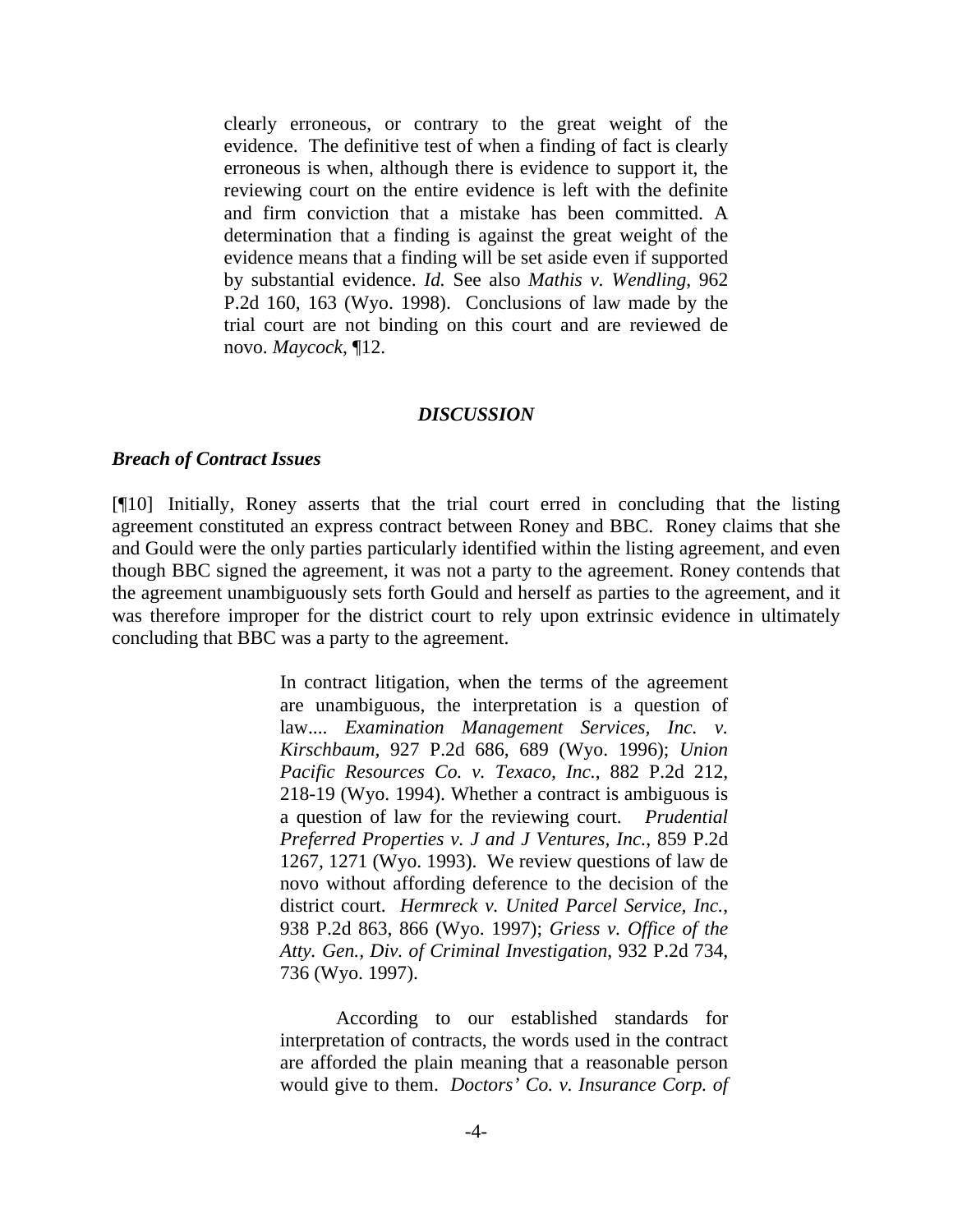*America*, 864 P.2d 1018, 1023 (Wyo. 1993). When the provisions in the contract are clear and unambiguous, the court looks only to the "four corners" of the document in arriving at the intent of the parties. *Union Pacific Resources Co.*, 882 P.2d at 220; *Prudential Preferred Properties*, 859 P.2d at 1271. In the absence of any ambiguity, the contract will be enforced according to its terms because no construction is appropriate. *Sinclair Oil Corp. v. Republic Ins. Co.*, 929 P.2d 535, 539 (Wyo. 1996); *Prudential Preferred Properties*, 859 P.2d at 1271.

*Amoco Prod. Co. v. EM Nominee Partnership Co.*, 2 P.3d 534, 540 (Wyo. 2000).

*Double Eagle Petroleum & Min. Corp.*, at ¶7.

[¶11] Each of the listing agreements, including the listing agreement involving the Downtown property, specifies only the names of Roney and Gould within the body of the contract. However, Richard signed each of the listing agreements on behalf of BBC at the bottom of those agreements. The listing agreements also provided, in applicable part:

> 1. EXCLUSIVE AUTHORIZATION: Nedra Roney ("Owner") hereby employs and grants Coldwell Banker – John Gould ("Broker") the exclusive and irrevocable right, commencing on 3-22-01 and expiring at 11:59 p.m. on 3-21-03 ("Listing Period") to sell: [the Downtown property].

2. TERMS OF SALE:

A. LIST PRICE: The listing price shall be [Two Million Two Hundred Thousand Dollars].

. . .

C. ADDITIONAL TERMS: [Gould] to identify local area Broker to co-list and market property. Wyoming laws, rules & regulations prevail.

. . .

5. COMPENSATION TO BROKER:

. . .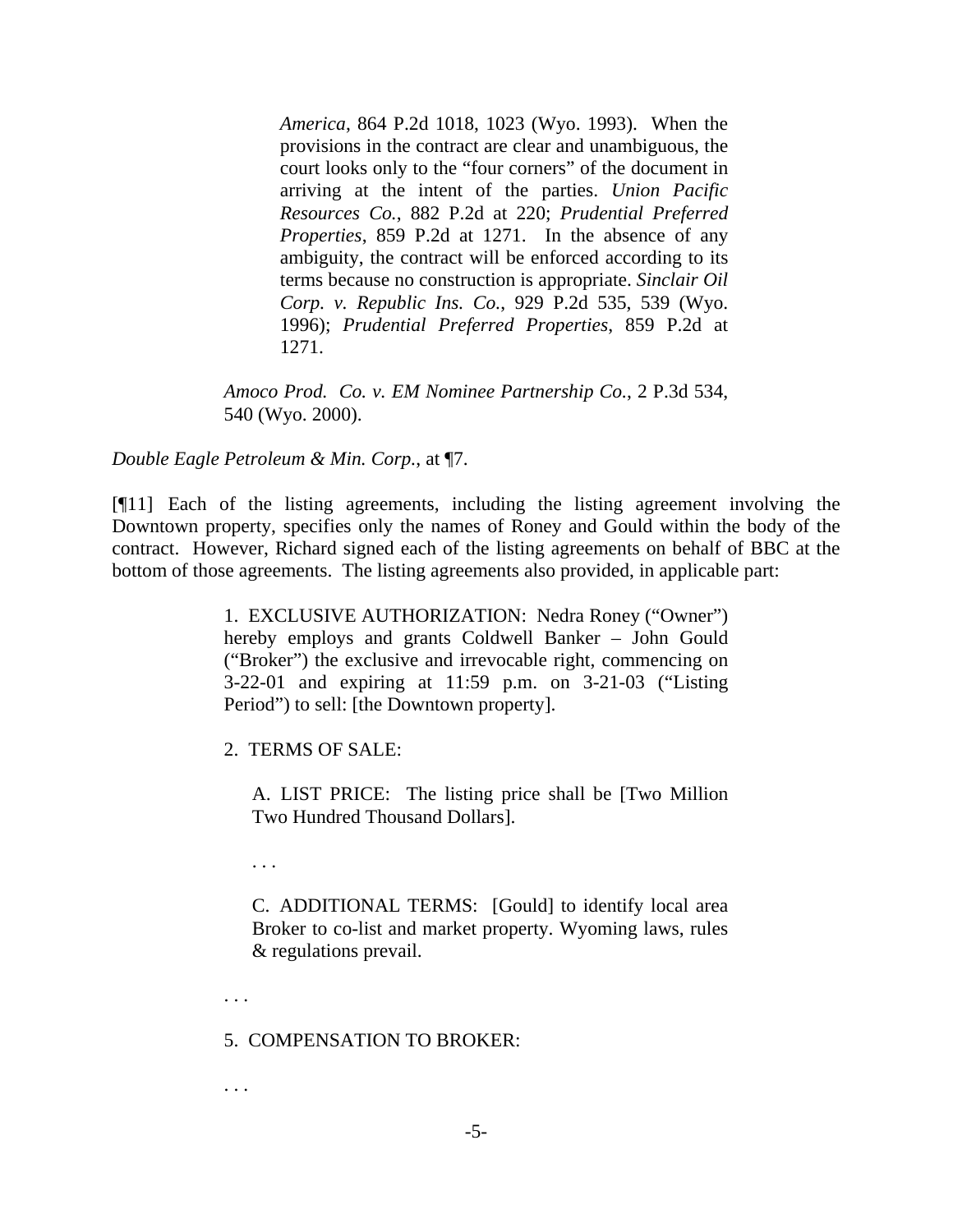A. Owner agrees to pay to Broker as compensation for services irrespective of agency relationship(s) seven percent of the listing price . . . as follows:

. . .

(3) If, without Broker's prior written consent, the Property is (i) withdrawn from market . . . during the Listing Period, or any extension.

[¶12] Upon our review, we agree with Roney that the language used within the Downtown property listing agreement is clear and unambiguous. However, we hold that BBC was a party to the agreement. Specifically, the agreement states that Gould was to identify a local broker to co-list the Downtown property. Thus, the agreement explicitly provides for a third party to be involved. There is little doubt that Roney and Gould contemplated that a colisting broker would need to be retained to market and sell the Downtown property. Moreover, the agreement patently states that seven percent of the listing price would be due as a commission should Roney withdraw the Downtown property from the market during the listing period without consent.

[¶13] In this case, it is undisputed that Gould and Roney's attorney met with BBC in an effort to find a local real estate broker to list the Downtown property. Ultimately, BBC was formally retained for such services when Richard signed the listing agreement on behalf of BBC. By providing the listing agreement to BBC, Roney and Gould indicated their intent to include BBC as co-listing broker and that BBC be a party to that agreement. Thereafter, Roney withdrew the Downtown property from the market during the listing period without full consent and, four months later, listed the property with a different Jackson broker for sale at the same listing price. Roney's actions triggered the requirement that she pay BBC the specified commission and all other related expenses enumerated within the listing agreement. Even if we assume that the listing agreement's designation of Roney and Gould as the parties within the body of the agreement coupled with BBC's signature at the bottom of the listing agreement renders the listing agreement ambiguous, we would reach the same result. The surrounding circumstances mandate such a conclusion.

[¶14] The parties entered into listing agreements involving the sale of five separate properties. Each of these listing agreements contained the same terms. Most importantly, these agreements called for the involvement of a co-listing broker where the properties were located. Again, as indicated under these provisos, BBC was retained in such capacity. Furthermore, when Gould was questioned at trial, the following colloquy transpired:

> Q. You understood from the beginning, didn't you, that you couldn't practice your profession as a real estate sales person in Wyoming?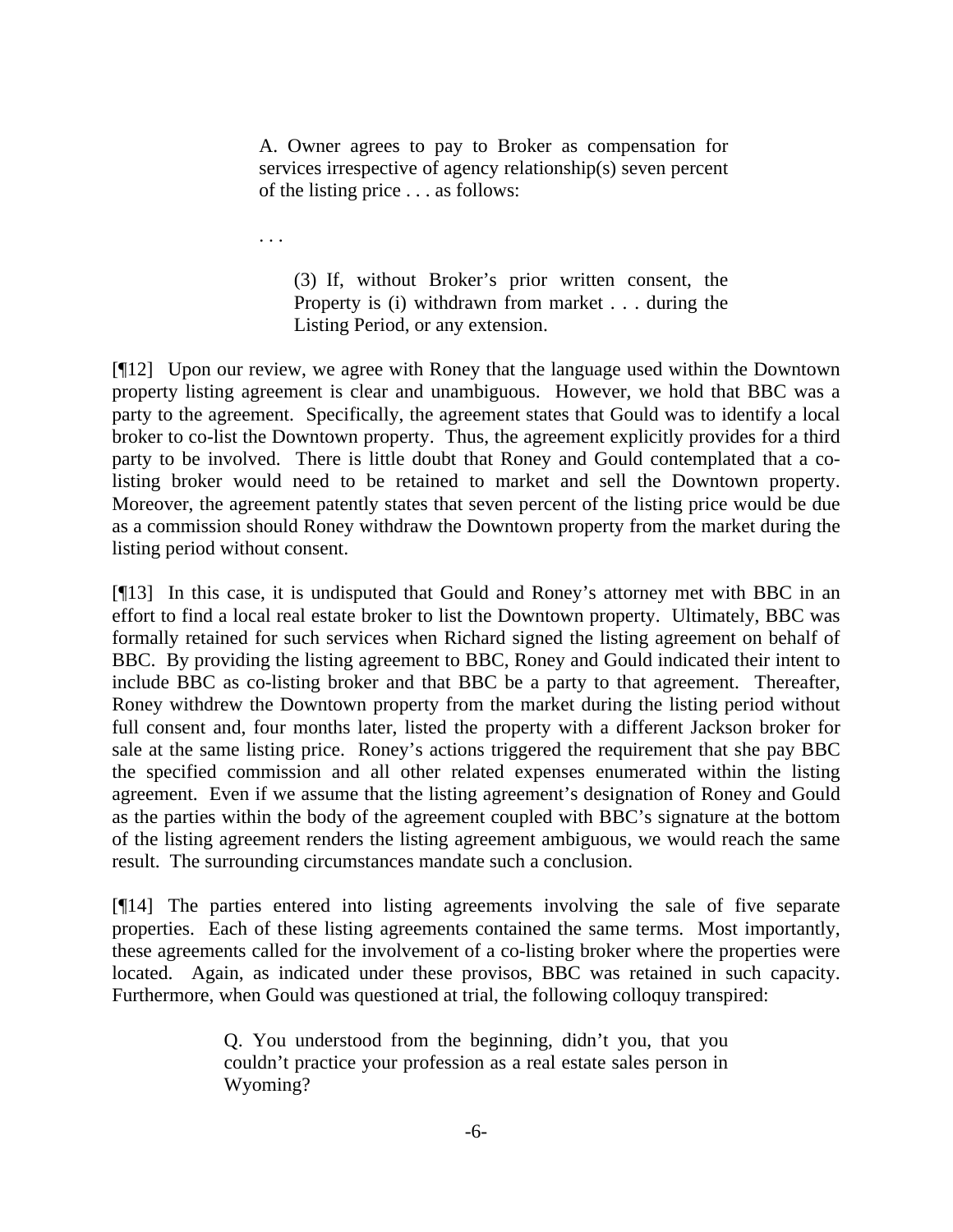A. That's correct.

Q. And so you did not solicit any offers?

A. No, I did not.

Q. On the Wyoming property you made no contacts with any other realtors looking for offers or advertising the property, did you?

A. In my California market and on my website the properties were there, but not in Wyoming, no.

Q. Okay. You were careful not to do that in Wyoming because you recognized that there was a criminal penalty if you acted as —

A. My license is in California, not in Wyoming. That's why Mr. Richard was brought in.

Q. But surely didn't you as the—as the longtime advisor of Ms. Roney you wanted her to be represented in Wyoming by a competent and reliable real estate professional?

A. I did.

Q. Somebody who could do all of the things that a broker and sales person does on the ground here that you could not do?

A. Correct.

Q. And after checking them out your choice for that service was the [BBC]?

A. That's correct.

Each of the listing agreements stated explicitly that the local laws, rules and regulations wherein each respective property was located would prevail. Moreover, Roney and Gould entered into an exclusive agreement wherein Gould was authorized to identify and consult with local area brokers to co-list properties owned by Roney.

[¶15] The Pinecreek Ranch property located in Idaho sold in June 2001, as a result of the work performed by BBC. Upon the closing of that sale, Roney identified BBC as the listing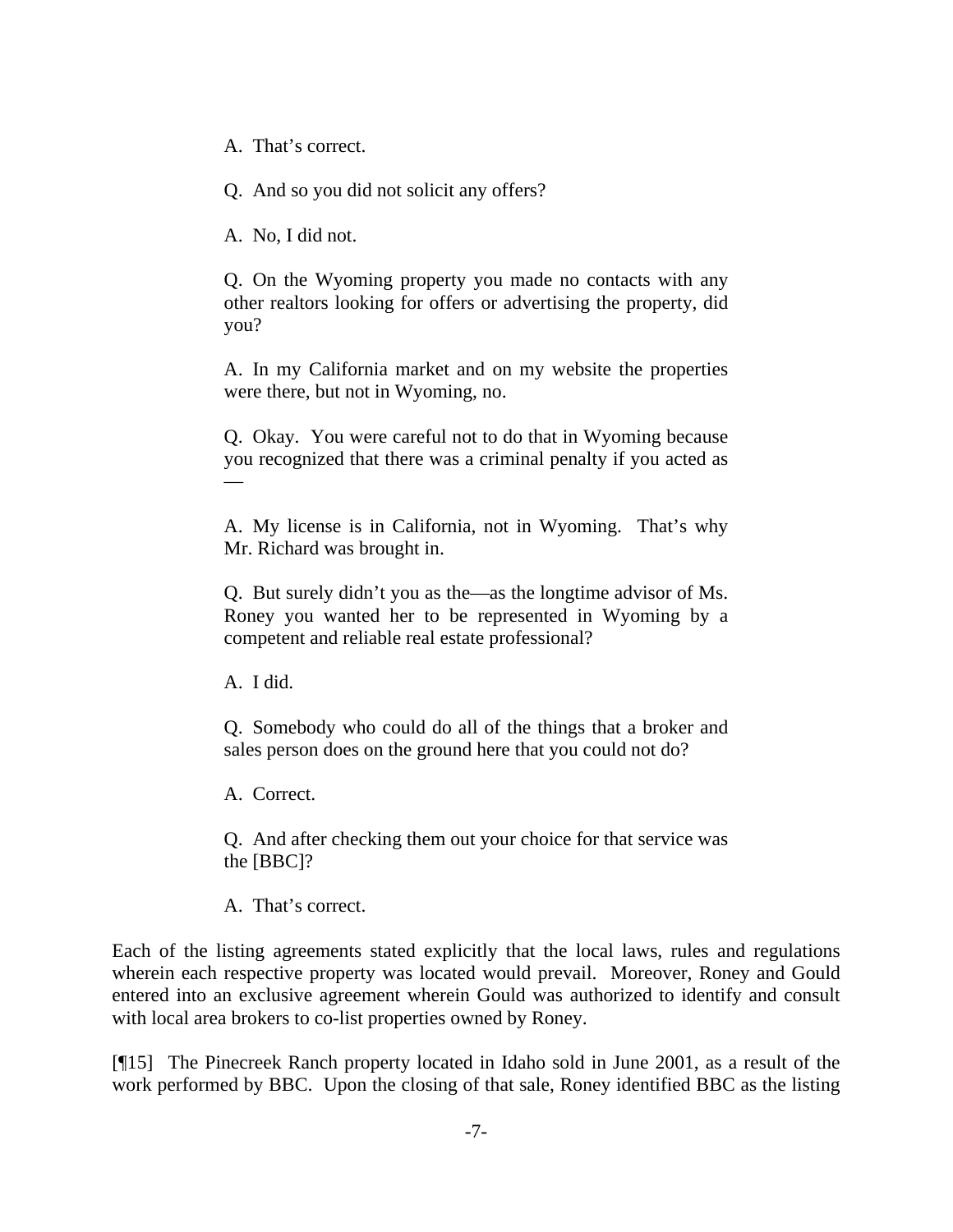broker and paid BBC its commission. Similarly, on September 6, 2001, the Lucky Dog property sold through BBC's efforts. BBC also received a commission from this sale. These transactions evidence that Roney understood and intended that BBC formally act as the colisting broker under each of the listing agreements, including the Downtown property listing agreement.

[¶16] On June 20, 2001, Roney asked Gould if she could withdraw the properties located in Wyoming from the market and be released from the listing agreements. Gould agreed to release his portion of the listing agreements, but warned that his release may not be binding on BBC. Gould then requested that BBC release Roney from the listing agreements. Gould advised BBC that Roney often changed her mind concerning the sale of her real estate and that because she was a very important client, he let her do what she wanted to retain her business. Gould's actions show that he believed that BBC was also required to formally release the listing agreements. Roney also apparently believed this to be the case because she ultimately sought and formally obtained BBC's formal agreement to accept payment of its expenses in exchange for releasing Roney from the listing agreement concerning the Smoky Hollow-Mosquito Creek property. In fact, under this agreement, Roney explicitly stated that if BBC agreed to the release, the parties would move forward with a relationship that would benefit both parties and resolve any hard feelings. Such a statement infers that Roney understood that she was contractually obligated to BBC under the Downtown property listing agreement.

[¶17] Finally, Roney is the owner of many pieces of real estate worth millions of dollars and often engages in real estate transactions. Throughout the applicable period, Roney utilized the services of Gould, a California licensed real estate agent. Roney had previously worked with Gould in the real estate area for over ten years, and Roney formally made Gould her real estate portfolio manager on March 22, 2001. Roney's attorney was also used to locate a local real estate broker to list the Downtown property as required under the listing agreement. Under the evidence put forth, it was well established that Roney and Gould intended to include BBC as a party to the Downtown property listing agreement. It was essential to enlist the services of a local broker under the contract in order to lawfully market the property for sale in Wyoming. BBC was the chosen local broker and became a party to the listing agreement when Richard signed the agreement on behalf of BBC.

[¶18] In a related contention, Roney asserts that Gould's release of the Downtown property listing agreement excused her from any obligations under the contract. However, for the same reasons stated above, we are not persuaded by Roney's argument. BBC was a party to the listing agreement, and its release was also required to discharge Roney's responsibilities under the agreement.

[¶19] In a different argument, Roney asserts that the district court impliedly ruled that an enforceable oral contract existed between the parties when it recited the *Van Ewing v. Hladky Const., Inc.*, 2002 WY 95, ¶11, 48 P.3d 1086, ¶11 (Wyo. 2002), case in its findings of fact and conclusions of law. Upon our review, we conclude that this argument is unpersuasive, as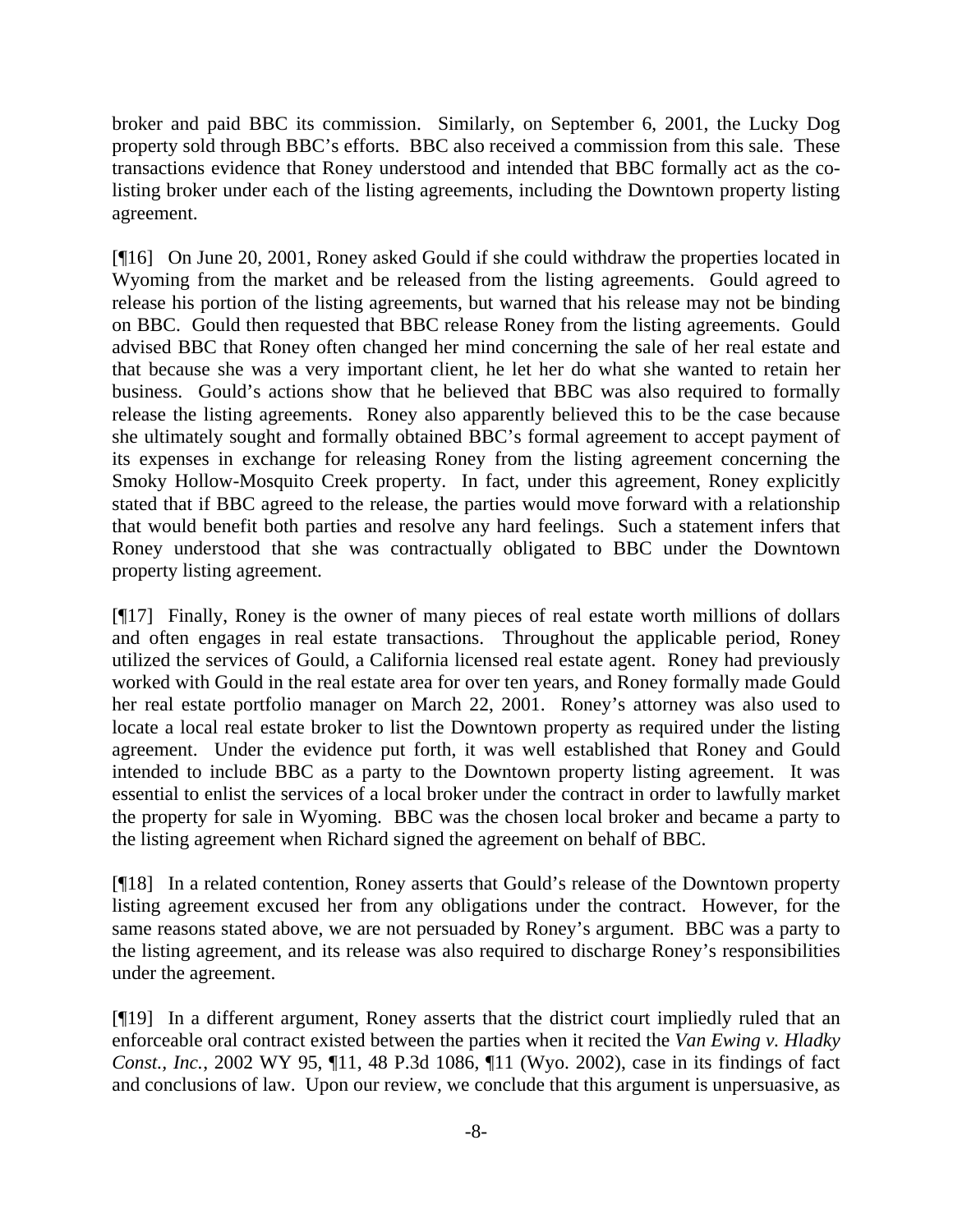we conclude that the district court's order is clear that this was not the court's finding. In any event, we hold that an explicit written contract existed between the parties, and we therefore need not address Roney's arguments regarding the formation of an oral contract.

[¶20] Roney next argues that even if there was a valid listing agreement between herself and BBC, BBC first breached the agreement by failing to offer a 3.5 percent commission when BBC listed the property for sale. According to Roney, the co-listing agreement entered into between Gould and BBC constitutes an integral addendum to the listing agreement concerning the Downtown property. She therefore asserts that the terms of the co-listing agreement must be incorporated into the listing agreement. Thus, because the co-listing agreement specified that at least a 3.5 percent cooperating commission would be offered and BBC only offered a 3 percent commission when it listed the property for sale, BBC materially breached the listing agreement precluding BBC from enforcing the contract against Roney.

[¶21] We do not agree that the co-listing agreement must be considered an addendum to the listing agreement. To the contrary, while both deal with the sale of the Downtown property, they address separate and distinct subject matters and were entered into by different parties, namely, Roney, Gould, and BBC with respect to the listing agreement and Gould and BBC with respect to the co-listing agreement. The breach of another contract not between the same parties is not a defense. *Peters Grazing Ass'n v. Legerski*, 544 P.2d 449, 458 (Wyo. 1975). Further, even if BBC breached the contract as alleged by Roney, such action does not amount to a material breach of the listing agreement. As cited by Roney, "[t]o be material, the breach [of contract] must be a failure to do something so substantial and fundamental as to go to the root, essence, or substance of the contract, and defeat the object or purpose of the parties in entering into the contract." 17B C.J.S., *Contracts* § 507 (1999) (footnotes omitted). BBC's actions do not rise to the level of a material breach of the contract. Roney's contention that BBC's failure to offer a higher incentive may have prevented the property from being sold is purely speculative.

[¶22] Lastly, Roney argues that the district court wrongfully awarded BBC the full seven percent commission stated within the listing agreement. The listing agreement clearly set forth that Roney owed seven percent of the listing price as a commission should Roney withdraw the Downtown property from the market without consent during the listing period. Any potential dispute between Gould and BBC concerning the division of such amount under the co-listing agreement is not before this court.

# *Disclosure*

[¶23] Roney also argues that the trial court erred when it found that BBC's brokerage disclosures substantially complied with Wyo. Stat. Ann. § 33-28-306 (LexisNexis 2003). In essence, Roney asserts that because the statute requires disclosure as a condition precedent to the formation of a valid listing agreement and BBC provided Roney with no such disclosure, no valid listing agreement between Roney and BBC existed as a matter of law.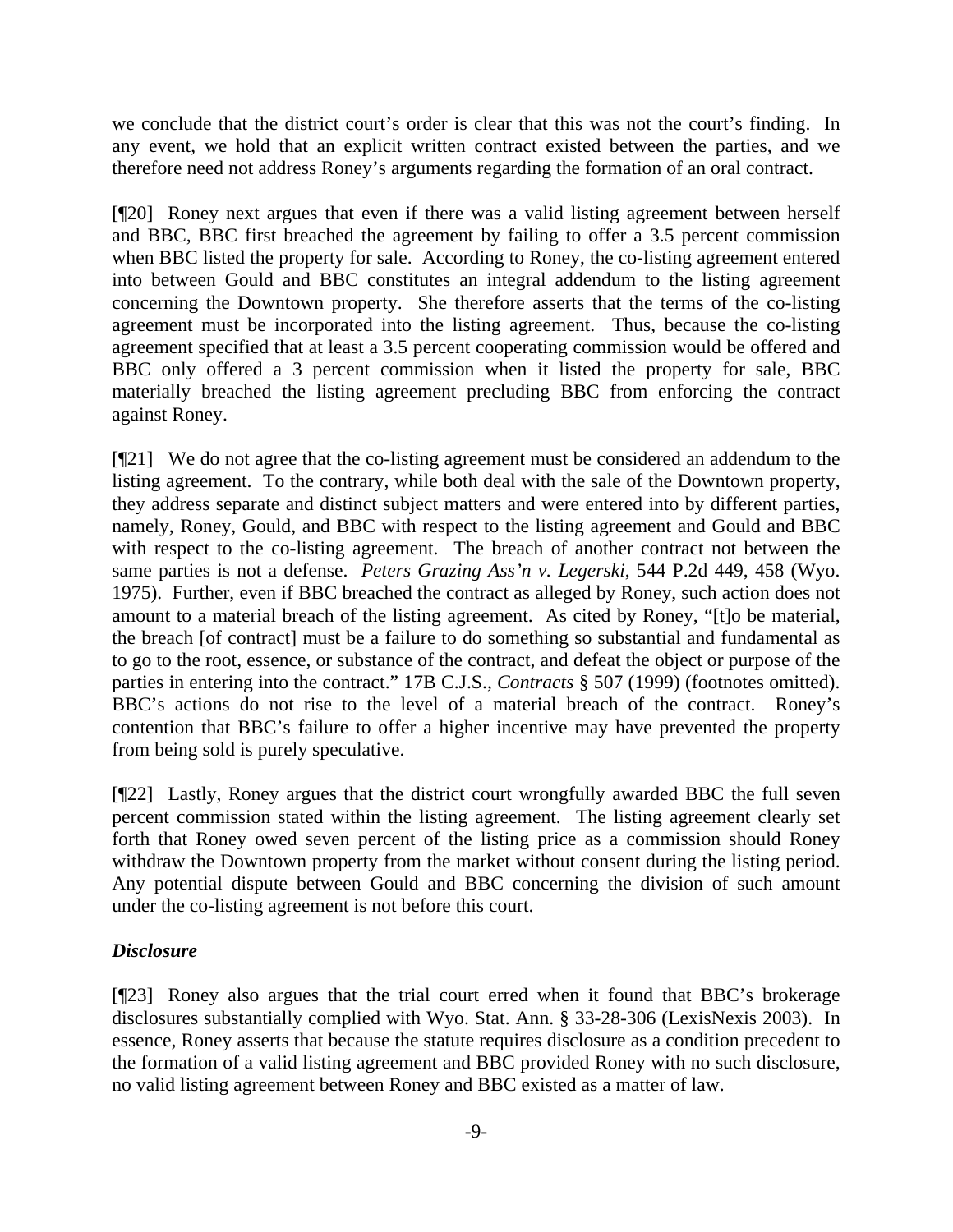#### [¶24] Wyo. Stat. Ann. § 33-28-306 (LexisNexis 2003), provides:

(a) Prior to engaging in any discussion or arrangement incidental to a sale, purchase, exchange or lease, and prior to entering into any written agreement, with a buyer or seller, a broker shall make a written disclosure of applicable brokerage relationships which must contain at a minimum the following:

(i) A description of all the different brokerage relationships allowed by this article and a statement that the commission for different relationships is negotiable;

(ii) An explanation of the duties and obligations owed under each such relationship;

(iii) A conspicuous statement of duties and obligations owed by an agent but which are not owed by an intermediary;

(iv) A statement that any established relationship cannot be modified without the written consent of the buyer or seller and that the buyer or seller may, but is not required to, negotiate different commission fees as a condition of consenting to a change in relationship; and

(v) A statement that an intermediary is not an agent or advocate for any party and has only the obligations set forth in W.S. 33-28-305.

(b) The written disclosure shall contain a signature line for the buyer or seller to acknowledge receipt of the disclosure. The disclosure and acknowledgment, by itself, shall not constitute a contract or agreement with the broker. Until the buyer or seller executes such acknowledgment, no representation agreement shall be executed or valid.

. . .

(d) Disclosures made in accordance with this article shall be sufficient to disclose brokerage relationships to the parties to the transaction and to the public.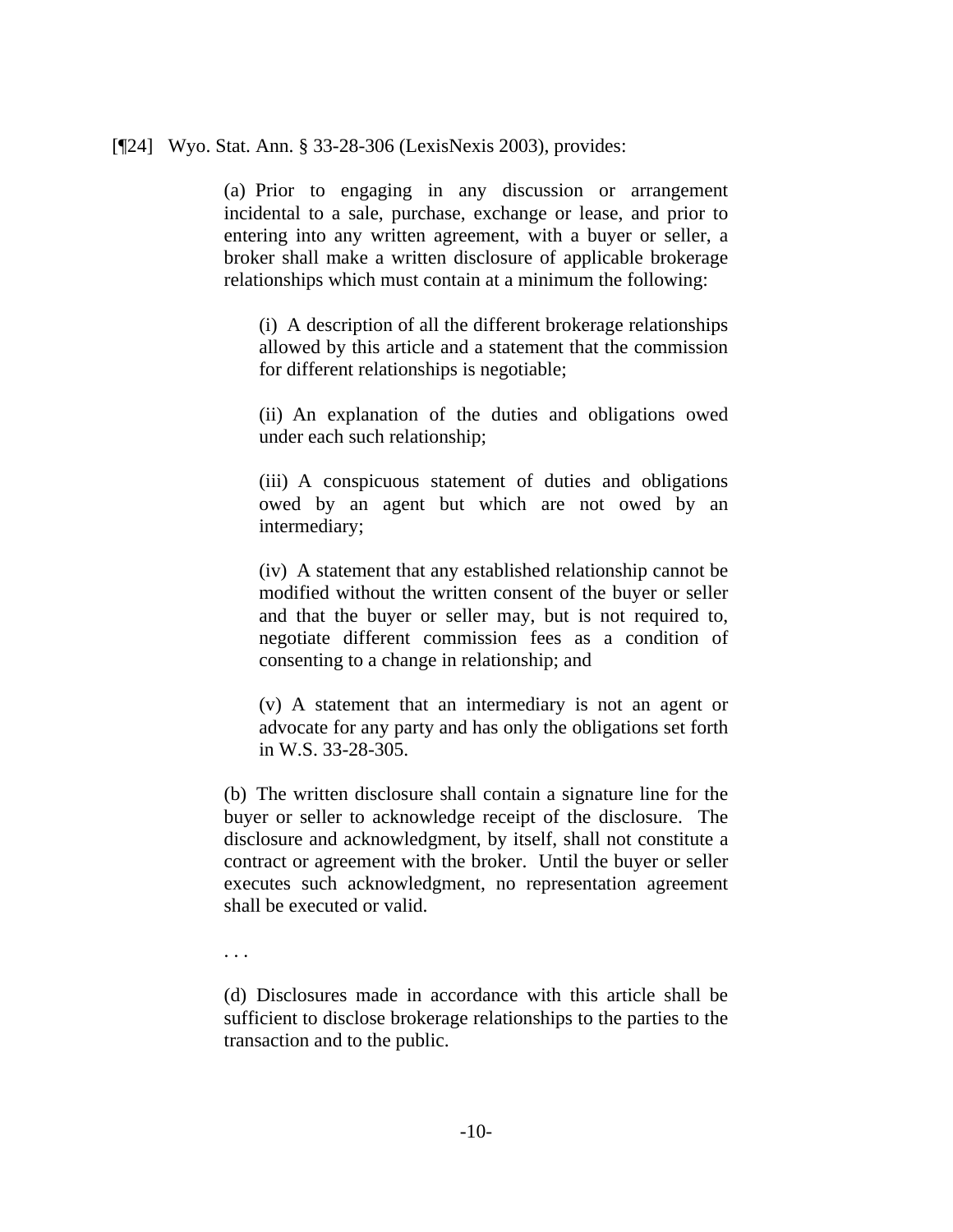[¶25] In this case, it is true that no brokerage disclosure statement was provided by BBC to Roney. However, Gould presented Roney with a written disclosure regarding the listing agreements involving the Pine Meadows, Smoky Hollow-Mosquito Creek, and Lucky Dog properties. This disclosure contained a description of the different brokerage relationships in substantial compliance with § 33-28-306. Moreover, Gould advised Richard that the single California disclosure form Gould presented to Roney concerning the Pine Meadows, Smoky Hollow-Mosquito Creek, and Lucky Dog properties would suffice for all the listings. In addition, as required under the statute, each of the listing agreements, including that for the Downtown property, advised that the compensation for different relationships was negotiable. These listing agreements also contain disclosures of a broker's responsibilities and of agency relationships. Further, additional advisories were given in Exhibit 1 appended to the listing agreement concerning the Pine Meadows property. We also note that Roney often entered into transactions concerning her many pieces of real estate and used Gould's services during these transactions. Indeed, Roney formally appointed Gould to act as her exclusive agent to identify and consult with local area brokers to co-list properties owned by her.

[¶26] Looking at each of the disclosures given and the underlying circumstances, we conclude, as did the district court, that the disclosures substantially complied with § 33-28- 306. Furthermore, while Roney tries to argue that distinctions exist between the California disclosure given and what is required under Wyoming law, we note that the listing agreement explicitly provides that commission would be required to be paid when an unauthorized withdrawal of the property was made "*irrespective of agency relationship(s)."*

[¶27] We have expressed on many occasions that public policy does not favor the forfeiture of contract rights. In *Wyoming Realty Co. v. Cook*, 872 P.2d 551, 554 (Wyo. 1994) (quoting *Battlefield, Inc. v. Neely*, 656 P.2d 1154, 1157 (Wyo. 1983)), we reiterated:

> Courts do not like to aid litigants in avoiding their contractual obligations by joining in their games of hide-and-seek behind statutory technicalities—especially is this so where the other party has performed and the party looking to avoid the contract has reaped all the benefits of the performance. We will not aid and abet such efforts if we can possibly avoid it.

*See also Gray v. Stratton Real Estate*, 2001 WY 125, ¶¶9-10, 36 P.3d 1127, ¶¶9-10 (Wyo. 2001). As in the above-cited cases, we decline to allow Roney to avoid her contractual obligations.

# *Damages*

[¶28] Lastly, in a very summary argument, Roney asserts that if this court finds that BBC was not a party to the Downtown property listing agreement, the district court improperly